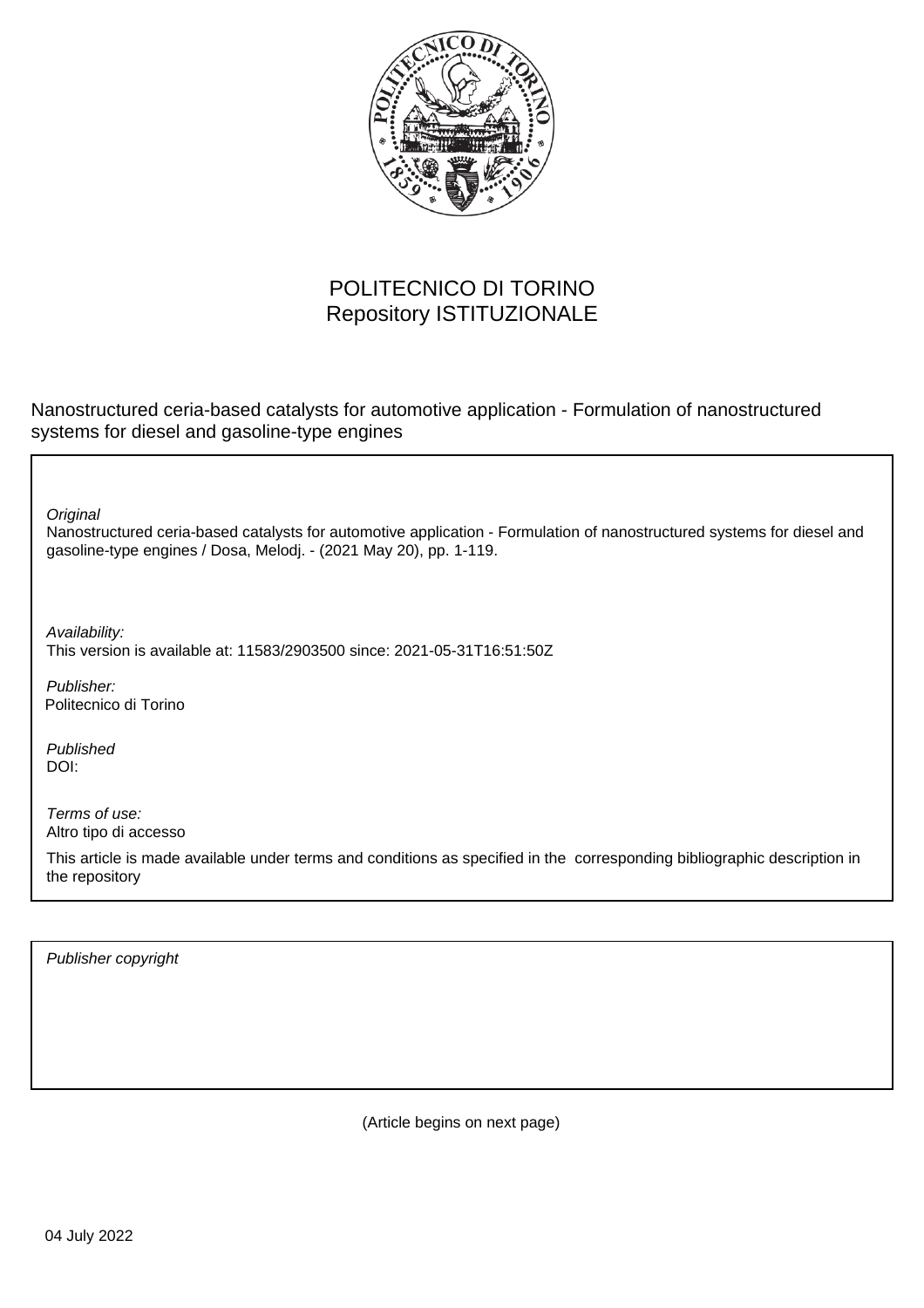## **Nanostructured ceria-based catalysts for automotive application**

F*ormulation of nanostructured systems for diesel and gasoline-type engines*

Melodj Dosa, PhD candidate – XXXIII cycle

## **Summary**

The aim of this work is the study of nanostructured  $CeO<sub>2</sub>$  catalysts for automotive application. In particular, the  $CeO<sub>2</sub>$  was investigated because it is considered an interesting catalytic material for diesel and gasoline-type engines. The reason of such attention to this oxide catalyst is due to its unique physico-chemical properties: it is able to take part to the oxidation reactions with a redox mechanism (namely Mars-van Krevelen-type mechanism) and it is able to store oxygen because it has a high oxygen storage capacity (namely OSC). Thanks to these interesting features,  $CeO<sub>2</sub>$  can work with different gas-phase oxygen compositions in the exhaust gas. Specifically, if the exhaust gas has low gas-phase oxygen concentration, the CeO<sub>2</sub> can release oxygen and it passes from  $Ce<sup>4+</sup>$  to  $Ce<sup>3+</sup>$  oxidation state. On the other hand, if the exhaust gas has high gas-phase oxygen composition, the  $Ce<sub>2</sub>O<sub>3</sub>$ takes the oxygen from the atmosphere and passes to  $CeO<sub>2</sub>$  form ( $Ce<sup>3+</sup>$  to  $Ce<sup>4+</sup>$ ). Thanks to this ability, the  $CeO<sub>2</sub>$  is a suitable material to be used as catalytic system for the aftertreatment technology in diesel and gasoline-type engines.

There are several routes to synthesize  $CeO<sub>2</sub>$ . In this thesis, the hydrothermal procedure was one of the techniques studied. This synthesis was chosen since it is able to obtain CeO<sub>2</sub> nanostructures with more reactive crystalline planes, namely (1 0 0) and (1 1 0)-type planes, comparing with CeO<sup>2</sup> nanoparticles which have high abundance of (1 1 1)-type planes. In particular, the effect of two synthesis parameters (namely, ageing temperature and NaOH concentration) were investigated. The results have evidenced that, changing these two parameters, it is possible to obtain different CeO<sub>2</sub> nanostructures, like nanocubes, nanorods and nanoparticles. Different synthesis conditions may lead to several nanostructures effective toward the CO oxidation, soot combustion and  $NO<sub>x</sub>$  oxidation, in different ways.

Moreover, it was evaluated the insertion of foreign metals inside  $CeO<sub>2</sub>$  structure, like copper and manganese. The textural properties of the Ce-Mn-Cu oxides catalysts highlighted the beneficial role of the insertion of such metals inside  $CeO<sub>2</sub>$  framework. Furthermore, it was investigated the behavior of Ce-Mn-Cu oxides catalysts towards CO